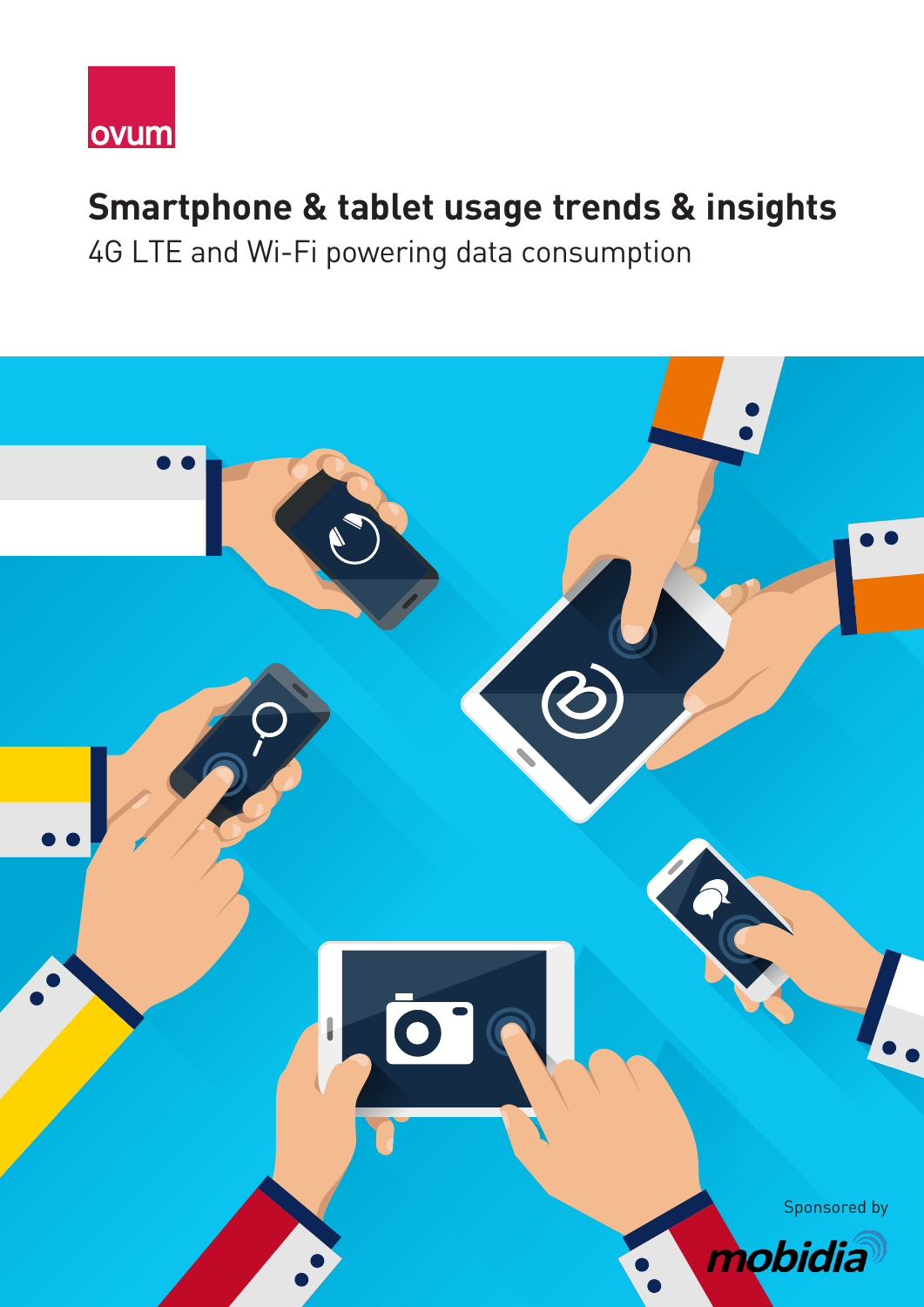# **Executive Summary**

### **In brief**

With mobile phone penetration at or above 100% in many markets worldwide, growth in the mobile industry relies now more than ever on existing subscribers upgrading to new devices and technologies and using new applications and services. This has become nothing less than the core value proposition of the global mobile industry, and this research is designed to shed light on the current status of that value proposition by examining how much wireless data customers are using every month, how that usage is changing over time, and how it varies by country, access technology (cellular and Wi-Fi), device generation (3G and 4G), device type (smartphones and tablets), and data-plan size.

### **Key findings**

- 4G LTE has become the fastest-growing mobile technology in history. It will reach the milestone of half a billion subscribers globally this year, just six years after commercial launch. Its closest competitor is 3G WCDMA which took nine years to reach the same milestone.
- Smartphone and tablet users globally passed the landmark of 10GB of data consumption per user in December 2014. This includes Wi-Fi and cellular usage, and is up 51% from 6.9GB per user in January 2014.
- iOS tablets had significantly higher data consumption than Android tablets. iOS tablet users globally had data consumption of 12.1GB/user in December, 36% higher than Android tablet users with 9GB/user in the same month, likely due to iOS devices being relatively high-end.
- iOS and Android smartphone users also broke through the 10GB/user/month barrier last year, and had similar usage profiles. iOS smartphone users consumed an average of 10.9GB of data in December, just ahead of Android smartphone users with 10.3GB.
- 4G Android smartphone users globally passed the 10GB/user/month milestone in January 2014. By December, 4G Android smartphone users consumed 13.1GB/user/month, dramatically higher than the 5GB/user/month of 3G Android smartphone users that month.
- Wi-Fi accounted for 80% of data consumption on smartphones and tablets, compared to cellular with 20%. Wi-Fi has cemented its position as the dominant wireless access technology, with cellular playing a vital yet supporting role.
- The transition from 3G to 4G is driving huge increases in cellular data consumption. Android 4G smartphone users consumed an average of 2.4GB of cellular data in December 2014, more than double the 1.1GB used by those with Android 3G smartphones in the same month. This is a powerful confirmation of the 4G business case in that it speaks to the success of 4G in delivering better devices and networks that improve usability and usage, which in turn drives growth in revenue per user. This is key in today's maturing mobile markets where subscription growth is limited.
- Many smartphone users globally are buying larger monthly data plans than they need. On average, 53% of 3G smartphone subscribers and 48% of 4G smartphone subscribers used half or less of their data plan in December. T-Mobile US attacked this as an "infuriating wireless industry practice" that it solved by letting unused data carry forward, and AT&T quickly followed. Other markets will see similar moves.
- A sizable minority of smartphone customers are going over their monthly data limits. 16% of 4G smartphone users and 14% of 3G smartphone users went over their monthly data limit in December, which can result in overage charges and churn, but also clearly creates opportunities for users migrating to larger plans.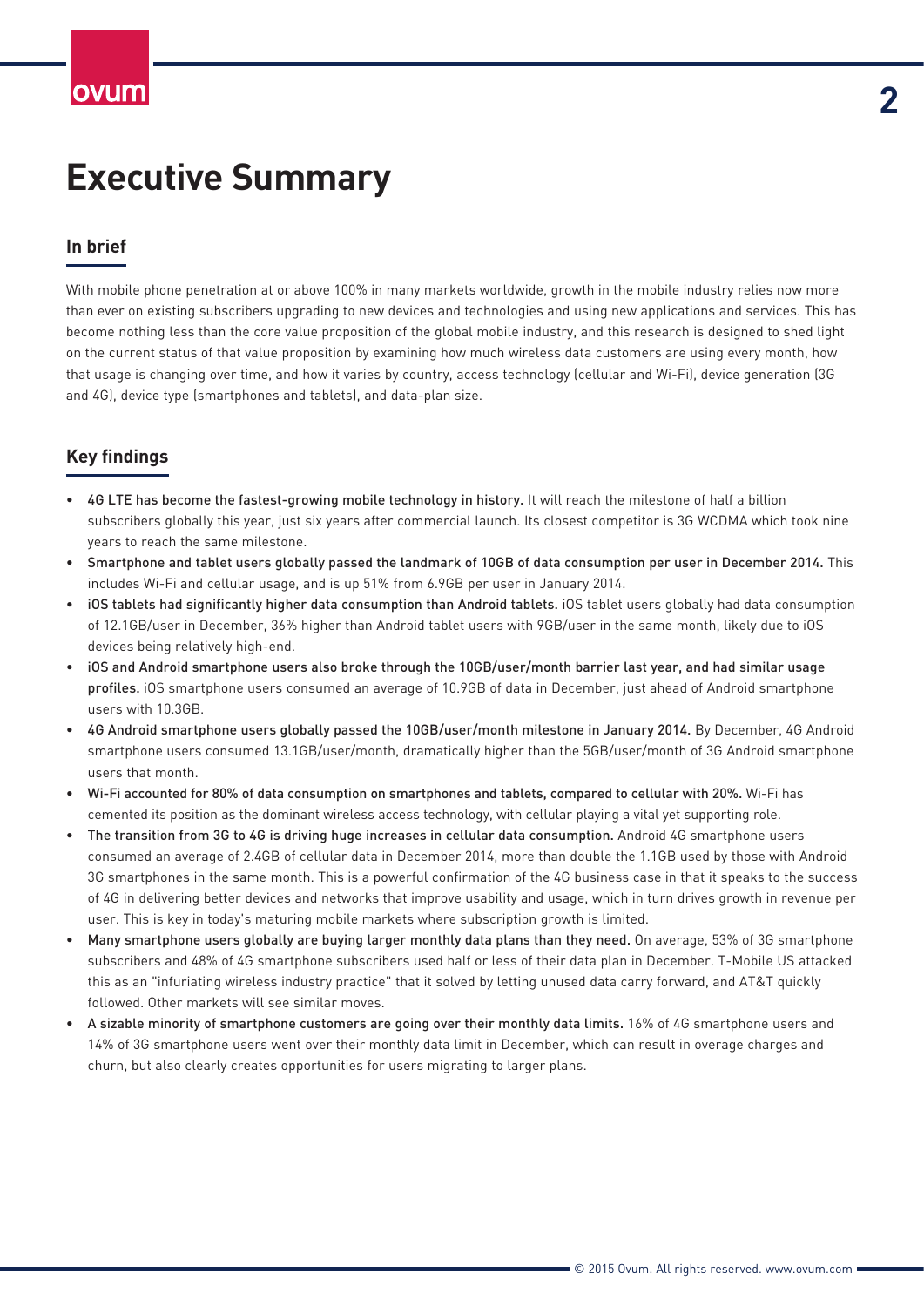# **Foreword**

This discussion paper is the latest in a series on smartphone user trends published by Ovum in partnership with Mobidia. The aim of this paper, in keeping with the six previous papers published starting in February 2012, is to combine Mobidia's megapanel and extensive global data set with Ovum's market expertise to create groundbreaking new research on smartphone user behavior, particularly in light of the transition from 3G to 4G LTE (identified as 4G in this paper) that is under way in many of the world's leading mobile markets, and the parallel explosion in Wi-Fi coverage globally. The aim is to select the most telling data from Mobidia's vast data set to detail and interpret this key technology inflection point for the mobile industry, one that has service providers and vendors looking for answers as to how smartphone users are evolving, and what that means for everything from 4G and Wi-Fi deployment plans, to existing and new mobile revenue streams.

As with previous papers in this series, readers should be aware that the source of the primary usage data cited throughout is the Mobidia My Data Manager application, specifically end users who have agreed to share their usage data with Mobidia on a strictly anonymous basis. The application now has millions of active users across hundreds of countries, and the vast majority of Mobidia's users have agreed to share their usage data. That has led to a sample size of over a million end users globally, and hundreds of thousands across the 15 leading 4G markets covered in this paper – South Korea, Japan, China, US, Canada, UK, Germany, Russia, Romania, Brazil, Mexico, Colombia, Saudi Arabia, Kuwait, and South Africa.

I would like to extend my sincere thanks to the team at Mobidia for their vision and dedication to producing this thought leadership and making it freely available to the industry. In particular this project would not be possible without the support and expertise of Chris Hill and Eric Eden at Mobidia. In addition, I would like to thank Lucy Powell, Jim Eagan, and Felicity Agyemang at Informa for all of their hard work to create and deliver the final product.

Finally, we welcome feedback on this paper whether in the form of questions, comments, or suggestions for future topics and trends to explore. The evolution to 4G and parallel expansion of Wi-Fi is a huge transition that is reshaping the mobile industry, and our aim is to contribute to the industry's ability to understand and capitalize on this transition.

# MRLL

Mike Roberts Practice Leader Ovum *mike.roberts@ovum.com*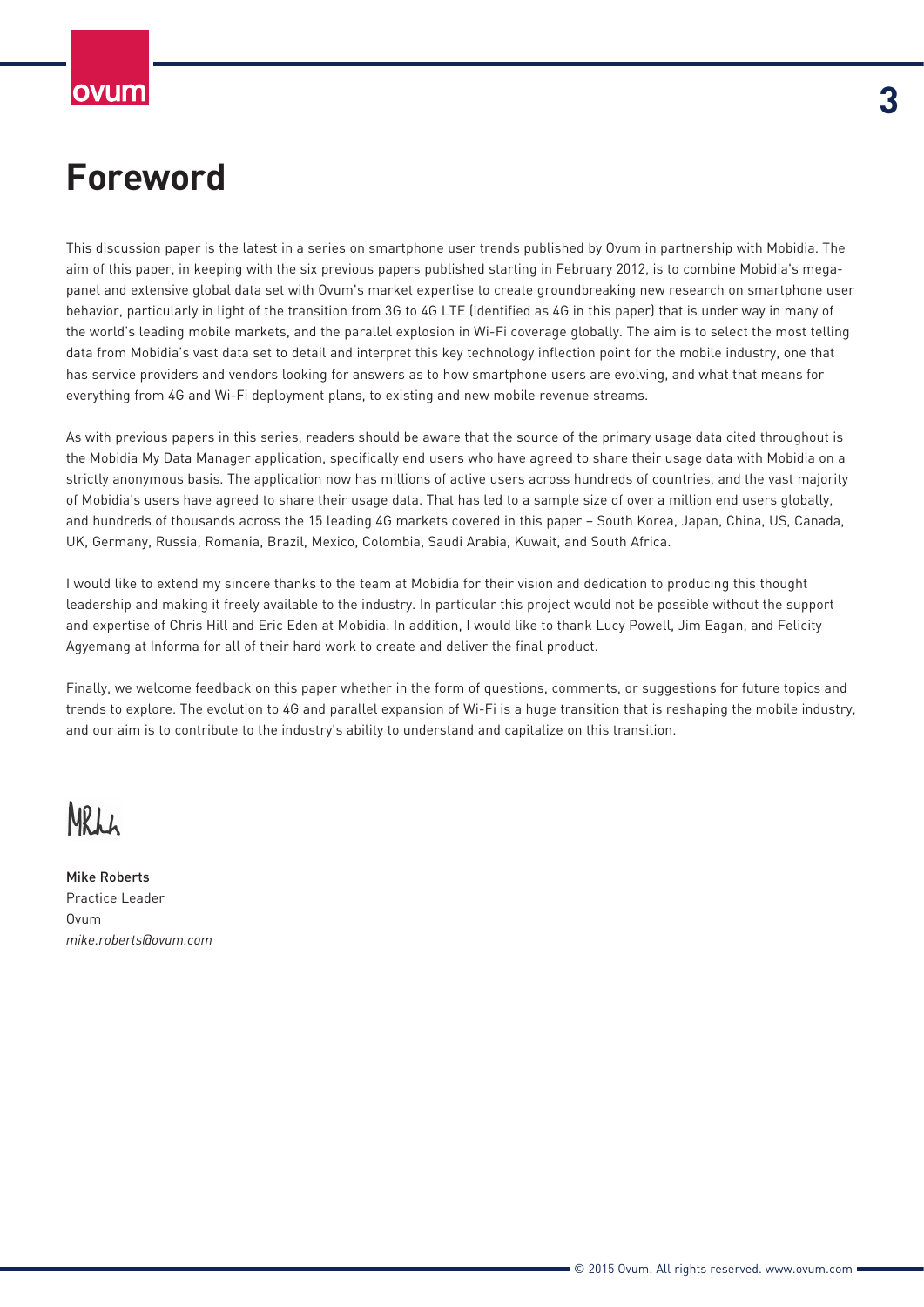#### **Introduction**

With mobile phone penetration at or above 100% in many markets worldwide, growth in the mobile industry relies now more than ever on existing subscribers upgrading to new devices and technologies and using new applications and services. Consumers get more value from faster and more powerful devices and network technologies, and operators are rewarded with increasing data usage per customer, which in turn translates into higher data revenues.

That has become nothing less than the core value proposition of the global mobile industry, and this research is designed to shed light on the current status of that value proposition by examining how much wireless data customers are using every month, how that usage is changing over time, and how it varies by country, access technology (cellular and Wi-Fi), device

generation (3G and 4G), device type (smartphones and tablets), and data-plan size.

As this research details, the transition from 3G to 4G provides a huge boost in the mobile value proposition by, quite simply, providing much better mobile services via better devices and networks, which in turn drives huge increases in subscriber data usage. The importance of this trend has helped to define the geographic scope of this research which is global at times to provide a comprehensive overview, but then moves to the country level to provide more specific insights. The countries covered are 15 of the top LTE markets globally, selected both for their size and representation of each major region worldwide, namely Asia-Pacific, Western Europe, Eastern Europe, Middle East, Africa, North America, and Latin America. These countries include the ten covered in the last report – US,

Japan, South Korea, UK, Germany, Russia, Canada, Brazil, Saudi Arabia, and South Africa – along with another five countries that became significant LTE markets in 2014, namely China, Colombia, Kuwait, Romania, and Mexico. **4**

The current status of LTE subscriptions and penetration in these markets is detailed below, ordered by number of LTE subscriptions in December 2014 (see Table 1). The top five markets alone represented 76% of global LTE subscriptions in December 2014, and all 15 markets took that share to 84%, which makes the selected countries a reasonable representation of the global LTE market. As befitting the world's largest mobile market, China went straight from launching LTE in late 2013 to being the third-largest LTE market globally by end-2014, when it had 56.1 million LTE subscriptions, behind only the long-established LTE markets of the US and Japan.

| Table 1: LTE subscriptions, major markets, December 2013 and December 2014 (million)          |                               |                                               |                               |                                               |                                         |  |  |  |  |  |  |
|-----------------------------------------------------------------------------------------------|-------------------------------|-----------------------------------------------|-------------------------------|-----------------------------------------------|-----------------------------------------|--|--|--|--|--|--|
| Country                                                                                       | LTE subs, Dec-13<br>(million) | LTE to mobile subs<br>penetration, Dec-13 (%) | LTE subs, Dec-14<br>(million) | LTE to mobile subs<br>penetration, Dec-14 (%) | Share of global LTE<br>subs, Dec-14 (%) |  |  |  |  |  |  |
| US                                                                                            | 96.4                          | 27.1%                                         | 157.8                         | 41.9%                                         | 35.5%                                   |  |  |  |  |  |  |
| Japan                                                                                         | 39.0                          | 27.7%                                         | 70.6                          | 47.2%                                         | 15.9%                                   |  |  |  |  |  |  |
| China                                                                                         | 0.8                           | 0.1%                                          | 56.1                          | 4.3%                                          | 12.6%                                   |  |  |  |  |  |  |
| South Korea                                                                                   | 28.4                          | 51.7%                                         | 36.0                          | 62.5%                                         | 8.1%                                    |  |  |  |  |  |  |
| UK                                                                                            | 2.9                           | 3.6%                                          | 16.4                          | 20.3%                                         | 3.7%                                    |  |  |  |  |  |  |
| Germany                                                                                       | 3.6                           | 3.3%                                          | 9.0                           | 7.8%                                          | 2.0%                                    |  |  |  |  |  |  |
| Russia                                                                                        | 1.5                           | 0.6%                                          | 5.6                           | 2.3%                                          | 1.3%                                    |  |  |  |  |  |  |
| Canada                                                                                        | 3.2                           | 11.7%                                         | 5.6                           | 19.8%                                         | 1.3%                                    |  |  |  |  |  |  |
| Brazil                                                                                        | 1.4                           | 0.5%                                          | 5.3                           | 1.9%                                          | 1.2%                                    |  |  |  |  |  |  |
| Saudi Arabia                                                                                  | 1.0                           | 2.0%                                          | 2.3                           | 4.3%                                          | 0.5%                                    |  |  |  |  |  |  |
| South Africa                                                                                  | 0.9                           | 1.2%                                          | 1.8                           | 2.2%                                          | 0.4%                                    |  |  |  |  |  |  |
| Colombia                                                                                      | 0.2                           | 0.4%                                          | 1.7                           | 3.4%                                          | 0.4%                                    |  |  |  |  |  |  |
| Kuwait                                                                                        | 0.6                           | 9.0%                                          | 1.0                           | 13.3%                                         | 0.4%                                    |  |  |  |  |  |  |
| Romania                                                                                       | 0.3                           | 1.0%                                          | 0.8                           | 2.9%                                          | 0.2%                                    |  |  |  |  |  |  |
| Mexico                                                                                        | 0.2                           | 0.2%                                          | 0.6                           | 0.6%                                          | 0.1%                                    |  |  |  |  |  |  |
| Total                                                                                         | 180.4                         | 6.4%                                          | 370.6                         | 12.4%                                         | 83.5%                                   |  |  |  |  |  |  |
| Global LTE subs (million) and<br>global LTE/mobile penetration (%)                            | 206.1                         | 3.0%                                          | 444.5                         | 6.2%                                          |                                         |  |  |  |  |  |  |
| Note: Global mobile subs were 6.77 billion in December 2013 and 7.1 billion in December 2014. |                               |                                               |                               |                                               |                                         |  |  |  |  |  |  |
| Source: Ovum                                                                                  |                               |                                               |                               |                                               |                                         |  |  |  |  |  |  |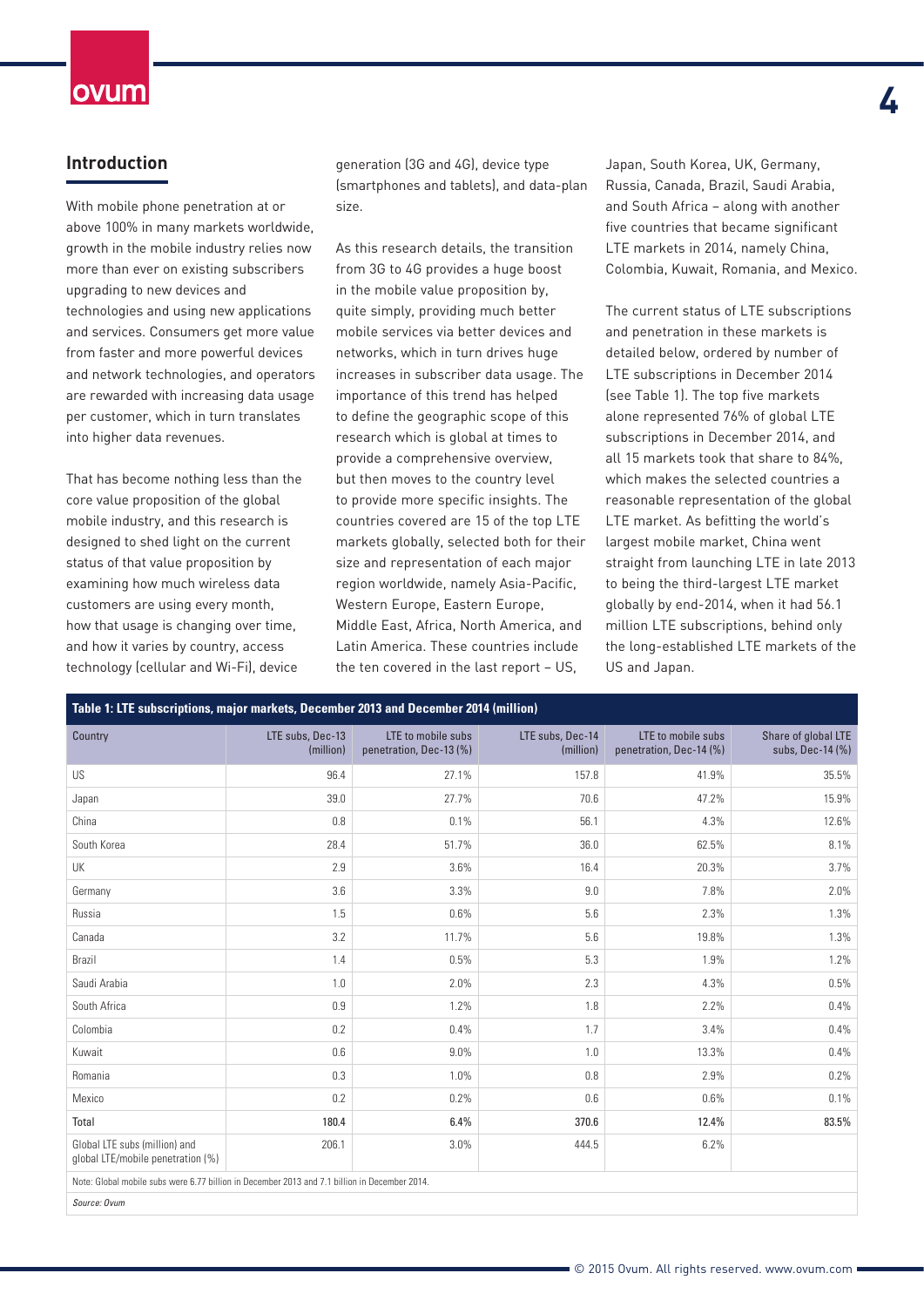The LTE market continues to grow strongly when measured by subscriptions, with the global market increasing to 444.5 million LTE subscriptions in December 2014, more than double the 206.1 million subscriptions in December 2013. That puts LTE penetration of total global mobile subscriptions at 6.2% in December 2014, up from 3.0% in December 2013.

LTE is on track to reach the milestone of half a billion subscriptions in 2015, just six years after its first commercial launch in Scandinavia in December 2009, and only five years after the first major commercial launches in the US and Japan in December 2010. In comparison, the two major 3G technologies (WCDMA and CDMA) together took seven years to reach the same milestone, while 3G WCDMA on its own took nine years and 2G took even longer. That means LTE has earned the distinction of being the fastest-growing technology by subscriptions in the history of the mobile industry.

While the record pace of adoption of LTE is certainly good news for the mobile industry on one level, it does bear further scrutiny given the maturity of the industry, which in turn means that growth in LTE subscriptions is driven primarily by migration from 3G to LTE. That raises the question of the impact of this migration, and this research tackles some of the key elements of that, namely how the migration from 3G to LTE is impacting data usage. Given the widespread adoption by operators and subscribers of data plans with higher costs for higher levels of data usage, this analysis goes to the heart of the LTE business case, in that it reveals whether and how LTE is driving increases in data usage, which in turn drives increases in data revenues.

Of course there are many other aspects of the mobile industry in general and LTE in particular that are not covered in this research, including the relative cost of LTE devices and networks, and the impact of those factors on both adoption and operator profitability.

However, another key aspect that is covered in detail is the leading role that Wi-Fi plays as the dominant bearer of data traffic on cellular devices, whether smartphones or tablets, and whether enabled by 3G or LTE. While many operators are aware of the vital importance of Wi-Fi to the smartphone and tablet user experience, others may not be, judging by their strategies. This research leaves little room for doubt on that point, and provides ample evidence that operators need to take a holistic view of cellular and Wi-Fi access, and by extension fixed access, to provide the best possible service for smartphone and tablet customers.

#### **Methodology**

Several aspects of the methodology of the research should be highlighted to avoid confusion. First, although coverage of newer LTE markets provides a fuller picture of smartphone usage trends worldwide, analysis of these markets is limited by their relatively small LTE user base, which can translate into a relatively small sample size of end users with Mobidia's My Data Manager application installed on their devices. This means that for a number of markets – particularly China, Russia, Romania, Brazil, Colombia, Saudi Arabia, and Kuwait – the usage data covered here should be taken as illustrative rather than representative, as it may change significantly as the sample size increases.

Second, much of the data that follows is for Android smartphone users.

Although one section of the research highlights differences in usage between devices running Android and iOS, respectively, it also shows that these differences are not major. In addition, the larger market share of Android devices compared to iOS devices translates into a much larger sample size for Android device users, and the more open nature of Android means that more granular usage data can be recorded on Android versus iOS devices. For those reasons, the majority of data that follows is for Android device users.

Third, while 4G is a high-level term that can include multiple technologies, in this research it is used as a synonym for LTE. In other words, for the purposes of this research, "4G" only refers to LTE, and does not refer to other technologies such as HSPA+.

Fourth, one of the primary segmentations in this research is to split smartphones and tablets by the most advanced mobile technology supported, namely 3G or 4G LTE (4G). It is important to note that the 3G/4G segmentations provided here are by device, rather than by network access technology. In other words, on 3G devices, cellular usage could be a mixture of 3G and 2G network access, depending on network coverage and congestion in a given area. Likewise, cellular usage on 4G devices could be a mix of 4G, 3G, and 2G network usage for the same reasons.

Fifth, only devices with cellular connectivity are covered in this analysis, so devices with Wi-Fi access but no cellular connectivity are not covered.

Finally, Mobidia's My Data Manager application tracks data usage whether a subscriber is in their home market or roaming; all the data cited herein,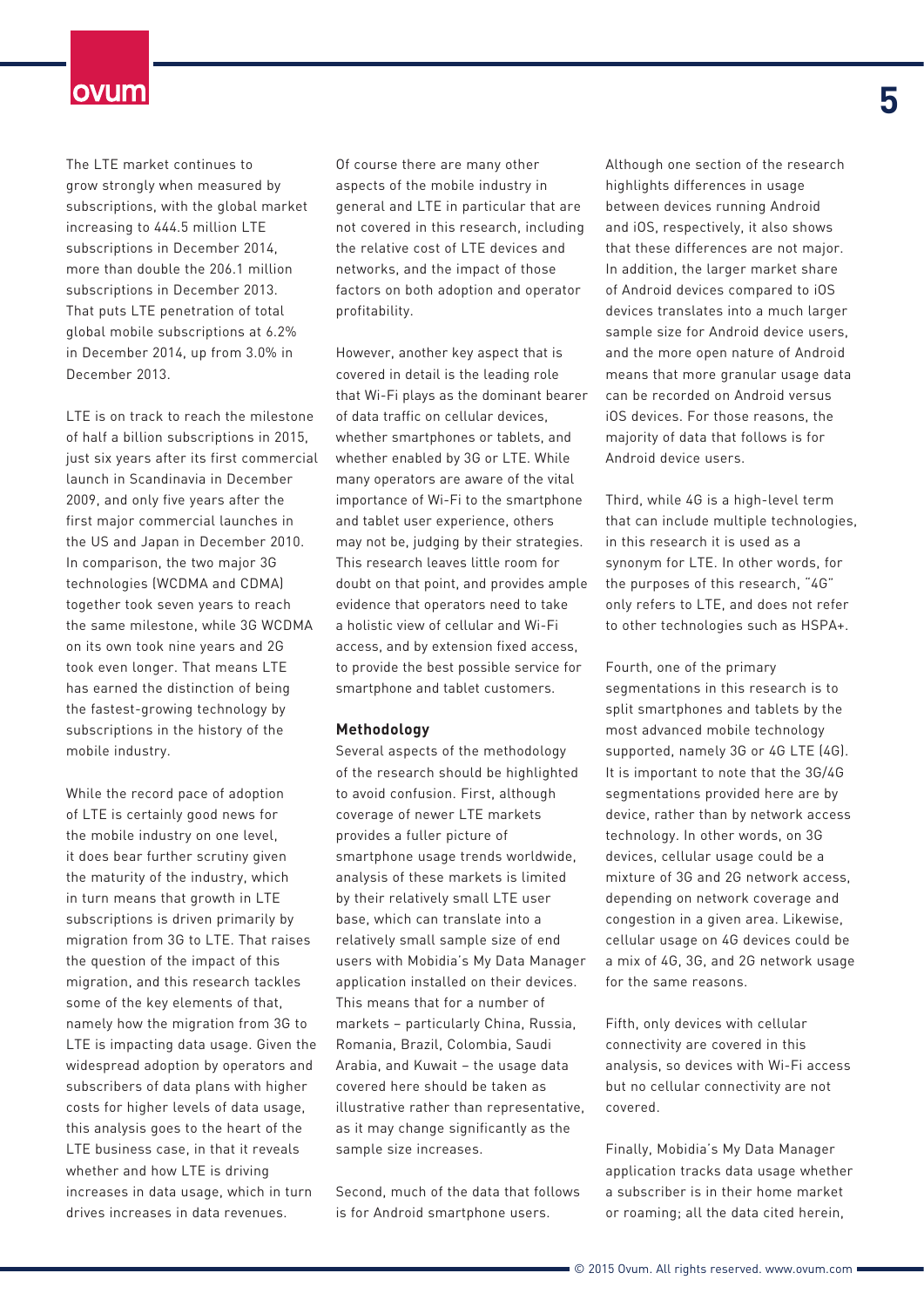with one exception, is for domestic usage. The exception is Figure 8, which compares domestic and roaming usage at a global level.

#### **Smartphone and tablet global usage trends**

Our initial focus is on smartphone and tablet usage trends at a global level, drawing on a sample that stretches across hundreds of countries and topped one million users by December 2014, to answer questions that are fundamental to the entire mobile value chain stretching from component and device vendors through to application

and service providers. Namely, how much data are end users consuming each month, and how is that total changing over time?

The answer is that across countries, device types (smartphones and tablets), and operating systems (Android and iOS), average monthly data usage globally broke through the 10GB milestone in December 2014 to reach 10.5GB per user per month, up 51% from 6.9GB per user per month in January 2014 (see Figure 1).

The global average of 10.5GB per user per month in December 2014 is made up of 8.5GB per user per month Wi-Fi usage





*Source: Mobidia*





*Source: Mobidia*

and 2GB per user per month in cellular usage, up from 5.5GB/user/month in Wi-Fi usage and 1.3GB/user/month in cellular usage in January 2014.

This confirms strong growth in average data usage across both cellular and Wi-Fi networks in 2014, with average monthly cellular use up 45% from January to December, and average monthly Wi-Fi usage up 53%.

Of course the data also highlights the leading and even dominant role Wi-Fi now plays as an access network for cellular devices, supporting the vast majority of data usage across both smartphones and tablets.

Looking at the share of total monthly data use accounted for by the different access technologies, Wi-Fi carried 79.1% of data traffic on devices in the global sample in January 2014, compared to 20.9% for cellular (see Figure 2). Wi-Fi nudged its share up to 80.4% in December, when cellular dipped to 19.6%, but this is a relatively small swing compared to previous years when Wi-Fi gained 5–10% or more of total monthly traffic compared to cellular over the year. This suggests that at the global level Wi-Fi and cellular could be settling into an 80/20% split of traffic on cellular devices, at least based on trends over the last year. This could simply reflect the reality that the places where we spend most of our time – notably our homes and offices – tend to have good Wi-Fi coverage at low or no perceived cost, so devices are set to default to Wi-Fi whenever it's available, leaving cellular usage mainly for those times when we're on the move.

#### **4G device cellular usage double that of 3G devices**

Robust demand for data access from end users and favorable economics may have cemented the place of Wi-Fi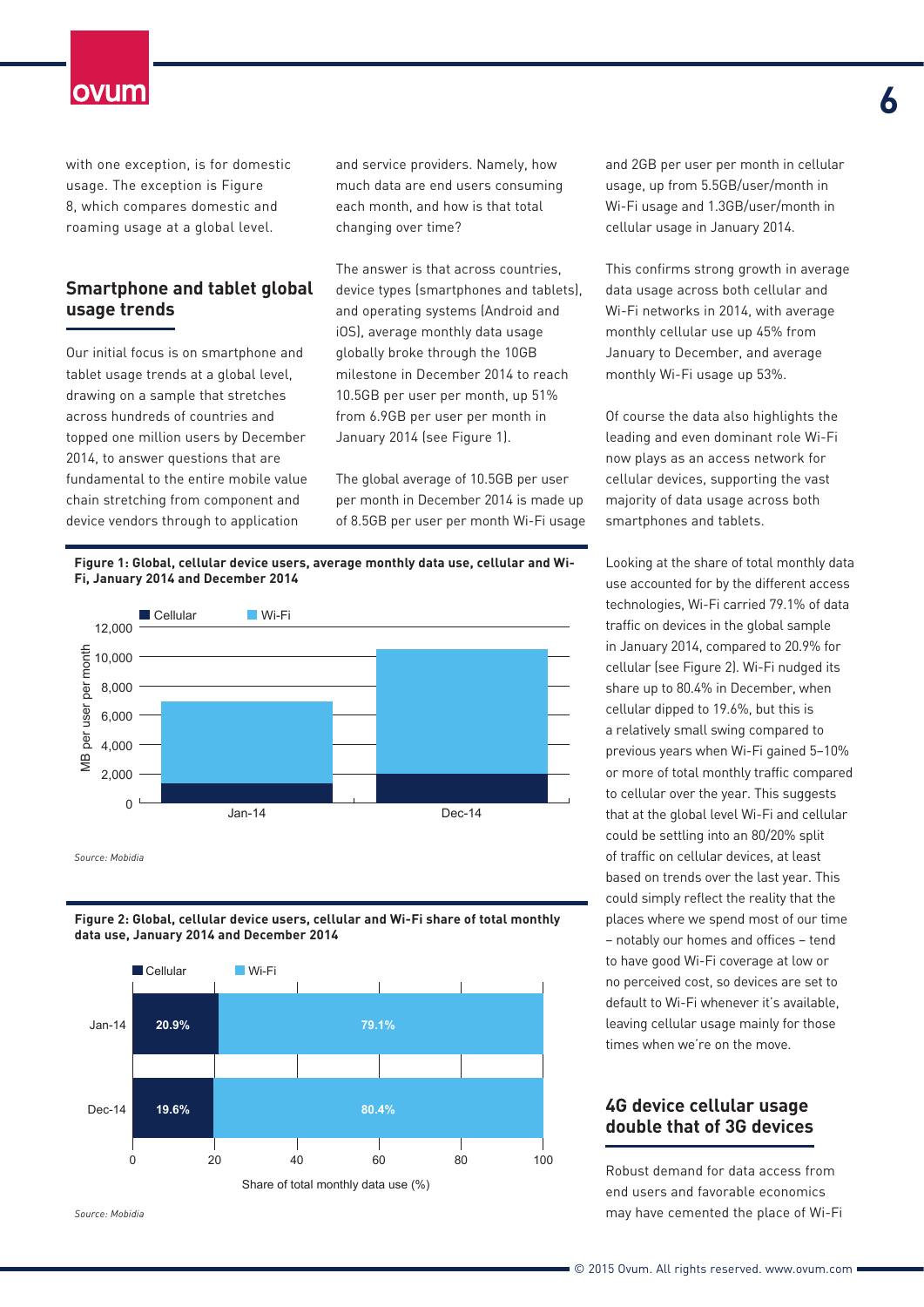as the dominant bearer of data traffic on smartphones and tablets, but cellular data usage is growing strongly in its own right, particularly with the migration from 3G to 4G devices. In fact, one of the most striking findings of the research is the success of 4G devices in driving huge increases in cellular data usage compared to 3G devices. Looking across all Mobidia end users globally, those with Android 4G smartphones used an average of 1.9GB of cellular data per user per month in January 2014, more than double the 873MB/ user/month of cellular data use of those with Android 3G smartphones. By December 2014, Android 4G smartphone users were averaging 2.4GB/user/ month of cellular usage, more than double the 1.1GB/user/month for those with Android 3G smartphones (see Figure 3).

While no single global data set can make the business case for 4G, this data certainly provides significant and robust support, in that it confirms that 4G drives huge increases in data consumption per user. That creates opportunities for growth even as subscription growth slows, which is the fundamental challenge that most mobile operators are facing in the majority of markets worldwide.





*Source: Mobidia*

Exploring the same segmentation at the country level reveals similar trends but with significant variation by market, as you would expect across such a diverse group of countries, with huge differences ranging from overall levels of development to 4G penetration rates (see Figure 4). This diversity helps to explain the wide variation in levels of cellular usage across the 15 markets, with factors such as network coverage, network quality, and service affordability helping to generate relatively low usage in markets such as China, Germany, Romania, Mexico, and South Africa, but relatively high usage in Japan, South Korea, Saudi Arabia, and Kuwait.

However, what is common across virtually all the countries in both January and December 2014 is that cellular usage is significantly higher on 4G devices than 3G devices, with cellular usage on 4G devices an average of 63% higher than on 3G devices in January, and an average of 77% higher in December. There are exceptions of course, with cellular usage on 4G devices lower than on 3G devices in Mexico in January and in Russia in December, but both could be explained by relatively small sample sizes and/or limited 4G coverage.

**Figure 4: Android 3G and 4G smartphone users, average monthly cellular data use, by country, January 2014 and December 2014**



Note: 4G user base is limited in China, Russia, Romania, Brazil, Colombia, Saudi Arabia, and Kuwait. *Source: Mobidia*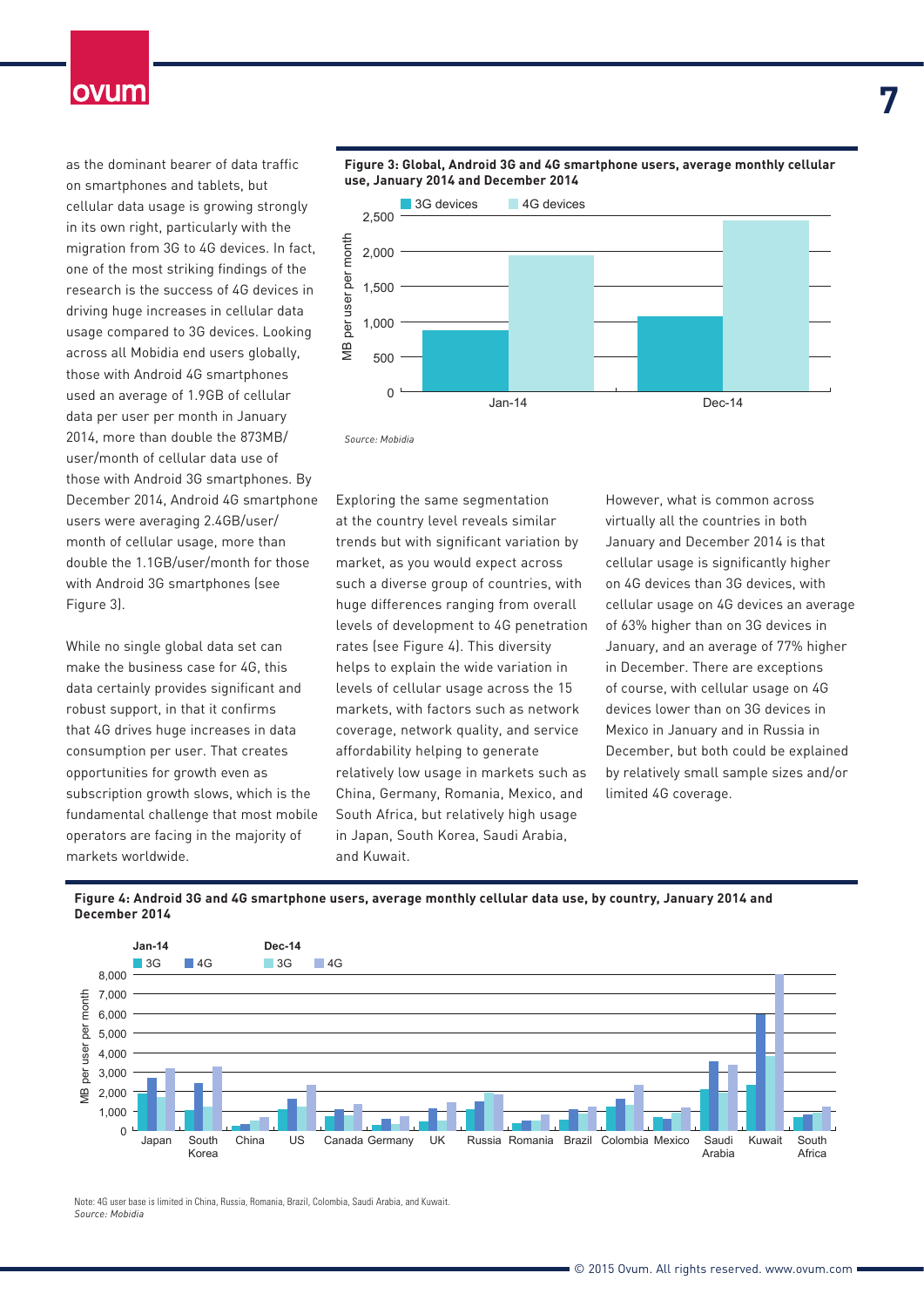#### **Usage by device type and operating system**

With the strong variation in usage via 3G and 4G devices well established, we move on to segment Mobidia's global data set by device operating system – Android and iOS – and then further by major device type, namely smartphones and tablets. In this case each segment includes both 3G and 4G devices of that type – in other words, the smartphone segment includes both 3G and 4G smartphones, and likewise for tablets.

Turning first to Android cellular devices, overall monthly data consumption per user across both cellular and Wi-Fi was relatively close in January 2014 at 7GB on Android smartphones and 7.2GB on Android tablets, with similar levels of cellular and Wi-Fi usage on both device types (see Figure 5). However, by December 2014, average data consumption per user per month on smartphones had jumped 47% to 10.3GB, largely due to a 49% jump in Wi-Fi usage over the period, to 8.4GB per user per month. Tablets saw a 25% increase in data usage over the period to reach 9GB per user per month in December, made up of 7.1GB/user/month via Wi-Fi and 1.9GB/user/month on cellular.

While it is difficult to establish causes for the uneven growth in monthly data use on Android smartphones and tablets, particularly at a global level, some industry trends are likely factors. One is the rise of Android phablets, notably the popular Samsung Galaxy Note series, with screen sizes of 5–7 inches and strong support for data-hungry video services. A related factor is ongoing major improvements in smartphone usability that minimize the limitations of their smaller screen size, ranging

from smart keyboards to quality voicerecognition systems. Also, Android tablets are increasingly available at relatively low specification levels and price points, which could result in relatively low monthly data usage compared to high-spec models.

iOS devices naturally have somewhat different usage profiles, with iOS smartphone users having average consumption of 6.3GB/user/month in January, behind iOS tablets with 9GB/user/month in the same period (see Figure 6). iOS smartphones saw average consumption increase 74% to 10.9GB/user/month in December, while tablets saw a more modest increase of 35% over the same period, to 12.1GB/user/month. The difference

versus Android smartphones and tablets could be partly due to the high-end nature of iOS devices, which limits the downward migration in average consumption rates, along with the relatively late entry of Apple into the phablet category, marked by the launch of the iPhone 6 Plus in September 2014.

Rounding out our segmentation by device type and operating system, we narrow the focus to tablets but add segmentation by device access technology (see Figure 7). This reveals that tablets with the same access technology (3G or 4G) have similar cellular data usage patterns regardless of operating system, but iOS tablets have significantly higher

#### **Figure 5: Global, Android cellular device users, average monthly data use, January 2014 and December 2014**







*Source: Mobidia*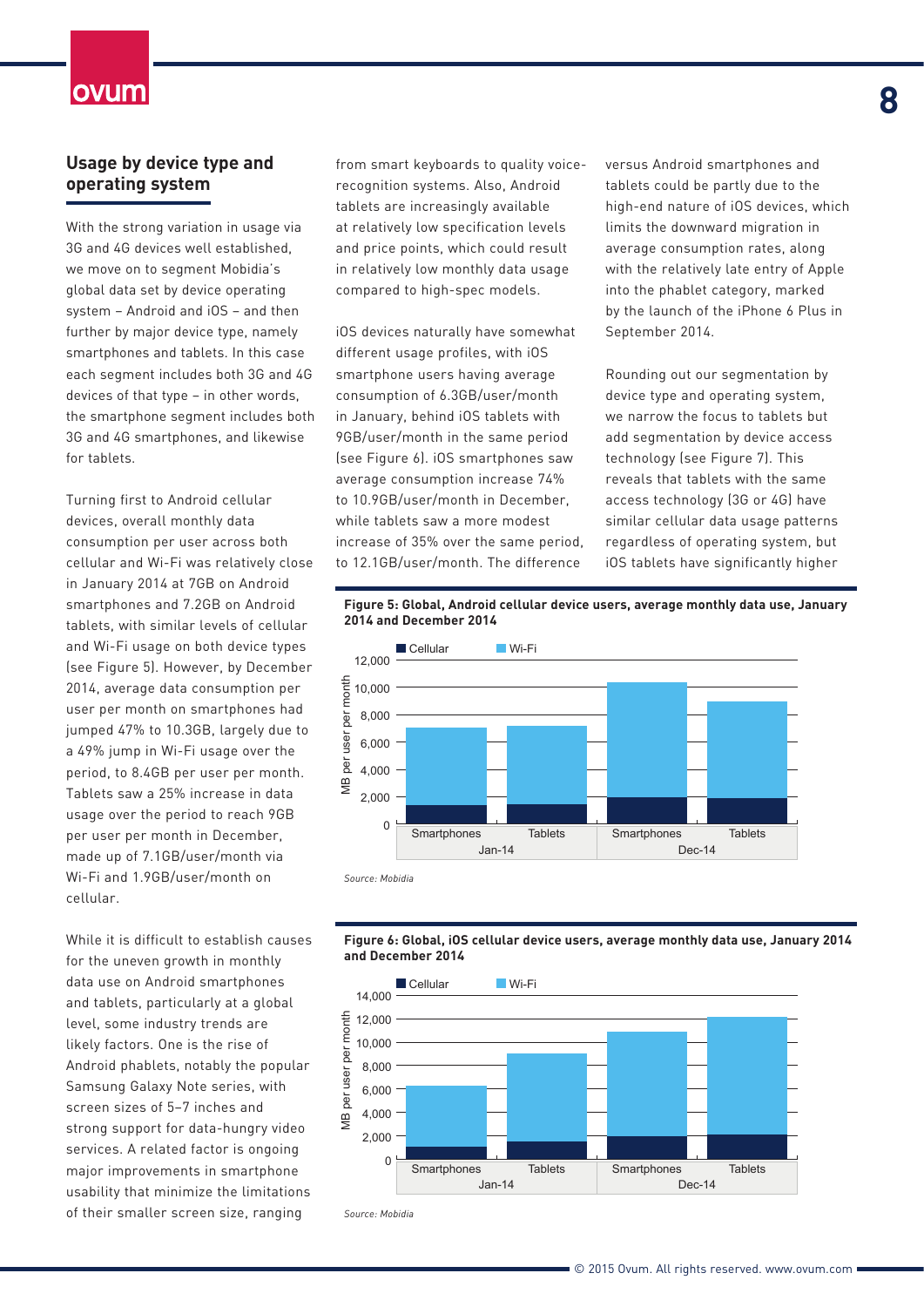Wi-Fi usage patterns in both the 3G and 4G device categories in January and December. The main conclusion is that device capability (3G or 4G) is a more powerful driver of data consumption than operating system.

#### **Data roaming increases but remains low**

Roaming in general and data roaming in particular remains one of the most conservative segments of the mobile industry, with many carriers wedded to the traditional approach of skyhigh prices which generate attractive returns but discourage usage. While there is some innovation in the segment, whether driven by regulation or more progressive carriers, data usage while roaming remains a fraction of domestic data usage, whether on 3G or 4G devices (see Figure 8).

That is not to say that roaming usage is completely moribund, given that it increased from near 60MB/user/ month in January, on both 3G and 4G devices, to near 100MB/user/month in December, again on both 3G and 4G devices. While that represents a significant increase of near 66% over the period, roaming usage remains a fraction of domestic usage levels on 3G and particularly 4G devices. It also illustrates that the dramatic increases in usage seen domestically with the migration from 3G to 4G devices are not seen in roaming usage, which is still constrained by high prices and consumer fears of bill shock.

#### **The role of Wi-Fi in the transition to 4G**

We now focus on the role that Wi-Fi is playing in the transition to 4G, in particular whether the transition to more advanced 4G devices and



#### **Figure 8: Global, Android 3G and 4G smartphone users, average monthly cellular data use, domestic and roaming, January 2014 and December 2014**



*Source: Mobidia*

networks reduces the importance of Wi-Fi access in relation to cellular access. This point of view has certainly been promoted by certain operators which launched 4G and then noted that it was leading their subscribers to reduce their Wi-Fi usage.

While that could be the case in certain markets at certain times, at a global level it is clearly not the case. In fact, global data for Android smartphone users highlights a more complementary relationship between cellular and Wi-Fi data usage, with both dramatically higher on 4G devices compared to 3G devices in the same period (see Figure 9). For example, in January 2014, cellular usage on 4G devices was 123%

higher than on 3G devices, and Wi-Fi usage on 4G devices was 163% higher than on 3G devices. A similar picture emerges in December 2014, when cellular usage on 4G devices was 128% higher than on 3G devices, and Wi-Fi usage on 4G devices was 172% higher than on 3G devices.

The segmentation by device capability also highlights that 4G device users have dramatically higher overall data consumption than 3G device users, with usage on 4G devices increasing from 10GB/user/month in January 2014 to 13.1GB/user/month in December 2014. That compares to data usage on 3G devices increasing from 4GB/user/month to 5GB/user/ month over the same period.

#### **Figure 7: Global, tablet users, average monthly data use, cellular and Wi-Fi, Android and iOS, January 2014 and December 2014**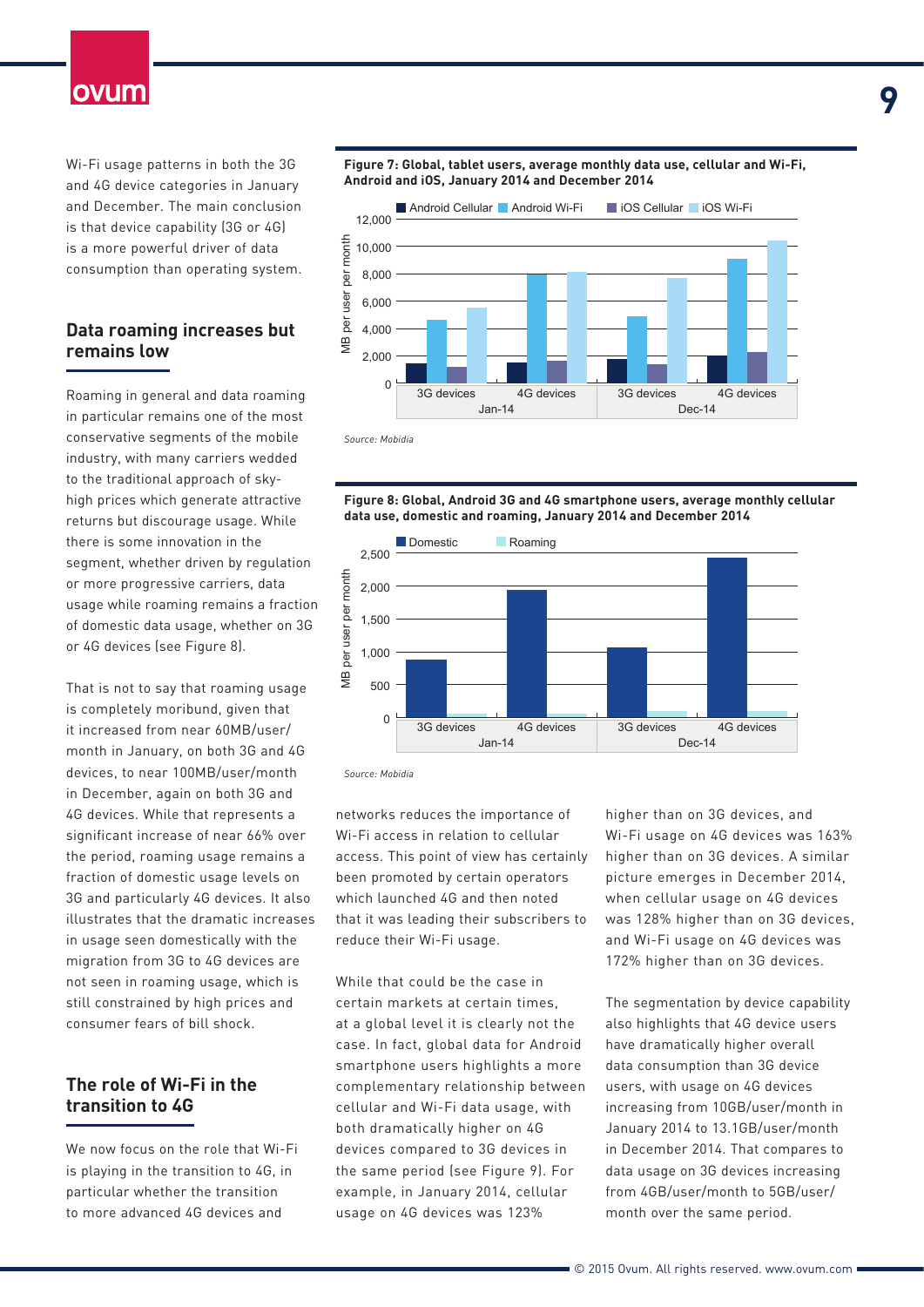Given the impressive levels of usage on 4G devices, we narrow the focus to Android 4G smartphone usage on both cellular and Wi-Fi networks, but move to the country level to identify trends across the 15 major LTE markets under study. In common with the global view, common themes across the countries include increases in both cellular and Wi-Fi data use over time, and dramatically higher Wi-Fi use when compared to cellular (see Figure 10).

Naturally there are also significant variations by country, with South Korea standing out with Wi-Fi usage at a whopping 16.7GB/user/month in December, up from 11.8GB/user/month in January, thanks in large part to the widespread availability of fiber-based broadband services at competitive prices. A different picture emerges in Kuwait, where Wi-Fi use was relatively low in January at 4.8GB/user/month, which was below cellular usage in the same month of 6GB/user/month. That can be explained partly by the lack of advanced fixed broadband services in Kuwait, which reduces the relevance of Wi-Fi and makes LTE the best available broadband network for many end users. Wi-Fi usage did overtake that of cellular in the country by December, but the gap between them remained smaller than in many other markets, with Wi-Fi at 10GB/user/

**Figure 9: Global, Android 3G and 4G smartphone users, average monthly cellular and Wi-Fi use, January 2014 and December 2014**



*Source: Mobidia*

With tiered data plans now mainstream in the mobile industry, it is vital for carriers to understand how usage

patterns change by data-plan size. For example, do users with relatively small cellular data plans rely heavily on Wi-Fi for the bulk of their data access? Similarly, do users with large cellular data plans rely less on Wi-Fi?

month compared to cellular at 8GB/

Next we take the same segmentation to the operator level in Japan and South Korea, two of the world's leading LTE markets. The data highlights the strong reliance on cellular access in Japan, where the gap between cellular and Wi-Fi usage is much smaller than in many other markets, particularly South Korea. In that market, Android 4G smartphone users on the LGU+ network registered Wi-Fi use of

18.2GB/user/month in December, along with 3.7GB/user/month of cellular access, pushing combined usage to an impressive 21.9GB/user/month (see

**4G drives migration to larger** 

user/month.

Figure 11).

**data plans**





Note: 4G user base is limited in China, Russia, Romania, Brazil, Colombia, Saudi Arabia, and Kuwait. *Source: Mobidia*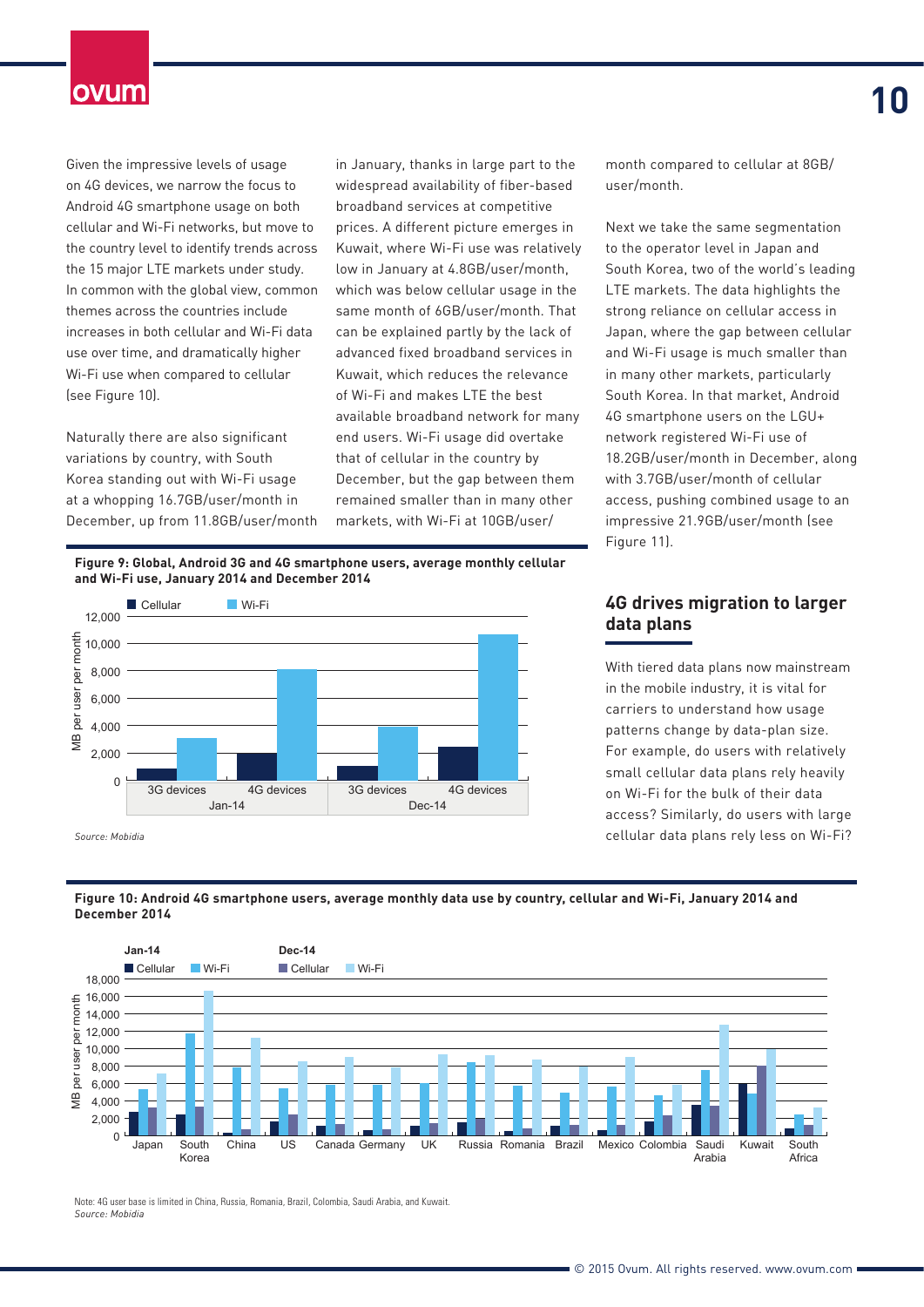Mobidia's data reveals a striking trend in that cellular data usage naturally increases as plan size increases, but Wi-Fi usage remains remarkably consistent across all cellular plan sizes (see Figure 12). This suggests there is something of a "natural" level of data usage that end users tend toward when they are not limited by price, which is often the case with Wi-Fi access, given that the majority of usage is in homes and offices.

However, the data also suggests that this level of usage is gated by devices (and by extension networks), with more advanced 4G devices generating more than twice the Wi-Fi data consumption per user in December compared to 3G devices.

Of even more interest to mobile operators is how the migration from 3G to 4G impacts the distribution of users across data plans. The answer is that it impacts the distribution dramatically and positively for operators (see Figure 13). In both January and December those with Android 3G smartphones are weighted toward smaller monthly data plans, while those with 4G devices are weighted far more toward larger data plans. For example, in December the majority of 3G smartphone users have plans up to 1GB/month, while the majority of 4G smartphone users have plans larger than 1GB/month. The positive impact of 4G on operator data revenues could not be clearer.

Applying the same segmentation at the country level, a similar picture emerges, although the trend is not as clear-cut in relatively new LTE markets with small sample sizes (see Figure 14). Nevertheless, across the majority of the markets the transition from 3G to 4G clearly leads to migration to larger monthly data plans.

**Figure 11: Android 4G smartphone users, by selected major operator, average monthly data use, cellular and Wi-Fi, January 2014 and December 2014**



*Source: Mobidia*





*Source: Mobidia*





Source: Mobidia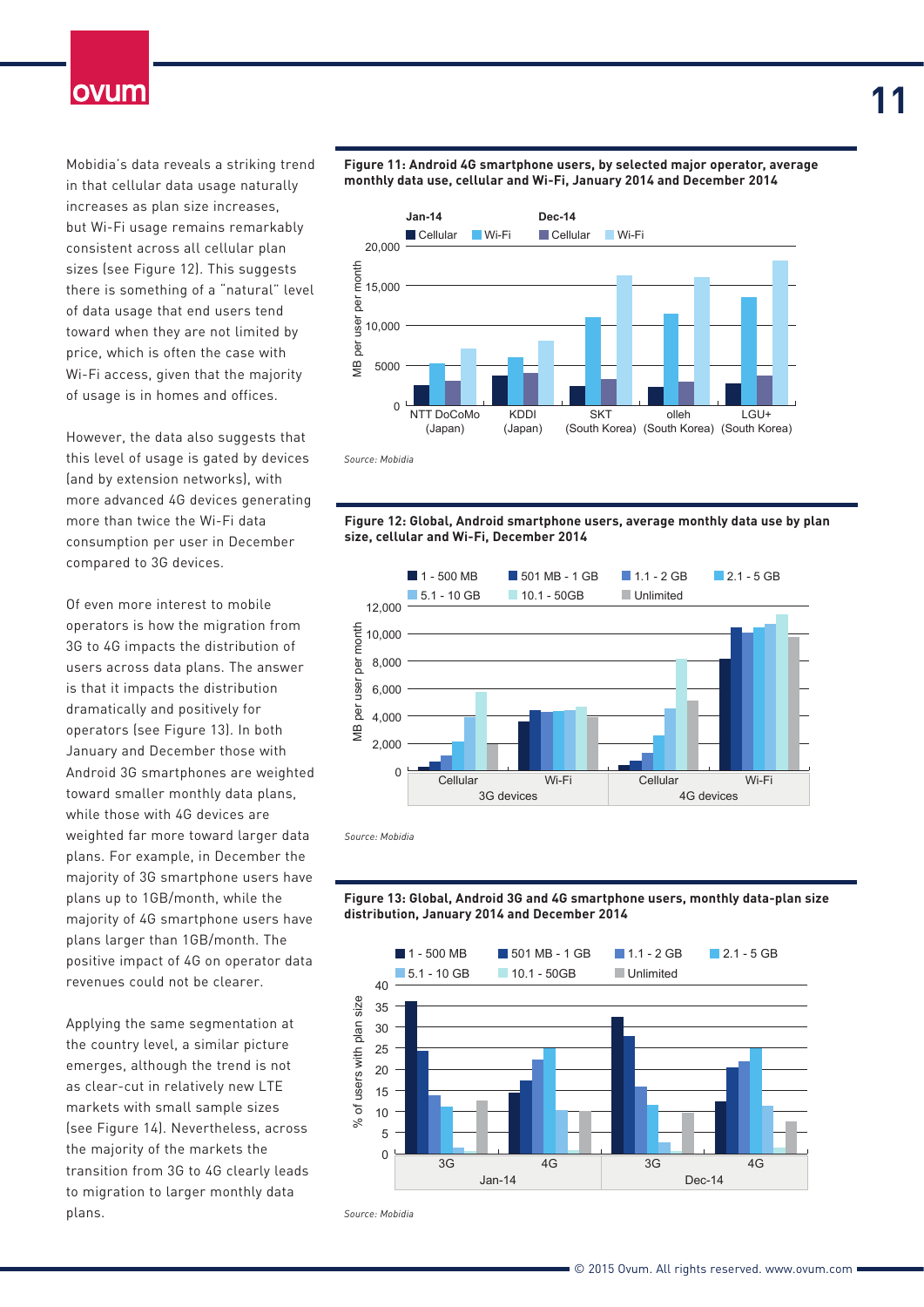# ovum

| Table 2: Android 3G and 4G smartphone users, monthly data-plan size distribution, major markets, December 2014 |         |       |                |             |       |              |       |           |       |               |  |  |
|----------------------------------------------------------------------------------------------------------------|---------|-------|----------------|-------------|-------|--------------|-------|-----------|-------|---------------|--|--|
| % of users with plan<br>size                                                                                   | Japan   |       |                | South Korea |       | China        |       | <b>US</b> |       | Canada        |  |  |
|                                                                                                                | 3G      | 4G    | 3 <sub>G</sub> | $4G$        | 3G    | 4G           | 3G    | 4G        | 3G    | 4G            |  |  |
| 1 - 500 MB                                                                                                     | 7%      | 1%    | 52%            | 6%          | 63%   | 47%          | 20%   | 7%        | 39%   | 23%           |  |  |
| 501 MB - 1 GB                                                                                                  | 29%     | 7%    | 28%            | 26%         | 21%   | 26%          | 14%   | 12%       | 31%   | 30%           |  |  |
| $1.1 - 2 GB$                                                                                                   | 19%     | 16%   | 5%             | 20%         | $6\%$ | 10%          | 22%   | 30%       | 10%   | 16%           |  |  |
| $2.1 - 5 GB$                                                                                                   | 10%     | 30%   | 2%             | 25%         | $2\%$ | $6\%$        | 26%   | 30%       | $8\%$ | 15%           |  |  |
| $5.1 - 10GB$                                                                                                   | 7%      | 36%   | $1\%$          | 12%         | $1\%$ | $0\%$        | 2%    | 10%       | 7%    | 12%           |  |  |
| 10.1 - 50 GB                                                                                                   | $1\%$   | $0\%$ | $0\%$          | $2\%$       | $0\%$ | $1\%$        | $0\%$ | 3%        | $0\%$ | $0\%$         |  |  |
| Unlimited                                                                                                      | 27%     | $9\%$ | 11%            | $9\%$       | $7\%$ | 10%          | 16%   | 8%        | 5%    | $4\%$         |  |  |
| % of users with plan<br>size                                                                                   | Germany |       |                | UK          |       | Russia       |       | Romania   |       | <b>Brazil</b> |  |  |
|                                                                                                                | 3G      | 4G    | 3 <sub>G</sub> | 4G          | 3G    | 4G           | 3G    | 4G        | 3G    | 4G            |  |  |
| $1 - 500$ MB                                                                                                   | 75%     | 52%   | 56%            | 22%         | 7%    | 3%           | 44%   | 23%       | 52%   | 35%           |  |  |
| 501 MB - 1 GB                                                                                                  | 12%     | 23%   | 29%            | 31%         | 23%   | 16%          | 27%   | 31%       | 13%   | 13%           |  |  |
| $1.1 - 2 GB$                                                                                                   | 2%      | 9%    | 4%             | 17%         | 18%   | 11%          | 12%   | 26%       | 10%   | 21%           |  |  |
| $2.1 - 5 GB$                                                                                                   | 3%      | 7%    | 3%             | 16%         | 31%   | 49%          | 8%    | 14%       | 12%   | 19%           |  |  |
| $5.1 - 10GB$                                                                                                   | $0\%$   | 2%    | $0\%$          | 5%          | 4%    | 6%           | 1%    | $1\%$     | 2%    | $4\%$         |  |  |
| 10.1 - 50 GB                                                                                                   | $0\%$   | $0\%$ | $0\%$          | $2\%$       | 5%    | 4%           | $0\%$ | $0\%$     | $1\%$ | $0\%$         |  |  |
| Unlimited                                                                                                      | 7%      | 7%    | 7%             | 7%          | 12%   | 11%          | 8%    | 5%        | 11%   | 8%            |  |  |
| % of users with plan<br>size                                                                                   | Mexico  |       |                | Colombia    |       | Saudi Arabia |       | Kuwait    |       | South Africa  |  |  |
|                                                                                                                | 3G      | 4G    | 3 <sub>G</sub> | 4G          | 3G    | 4G           | 3G    | 4G        | 3G    | 4G            |  |  |
| $1 - 500 MB$                                                                                                   | 29%     | 31%   | 9%             | 3%          | 10%   | 9%           | 2%    | $1\%$     | 49%   | 45%           |  |  |
| 501 MB - 1 GB                                                                                                  | 30%     | 32%   | 25%            | 15%         | 14%   | 12%          | 3%    | 1%        | 24%   | 24%           |  |  |
| $1.1 - 2 GB$                                                                                                   | 9%      | 7%    | 35%            | 33%         | 48%   | 53%          | 45%   | 19%       | 13%   | 18%           |  |  |
| $2.1 - 5 GB$                                                                                                   | 10%     | 13%   | 19%            | 34%         | 17%   | 9%           | 12%   | 32%       | 5%    | $6\%$         |  |  |
| $5.1 - 10GB$                                                                                                   | 12%     | 8%    | $1\%$          | 7%          | $1\%$ | $2\%$        | 7%    | 18%       | $1\%$ | $1\%$         |  |  |
| $10.1 - 50$ GB                                                                                                 | $0\%$   | $0\%$ | $0\%$          | $0\%$       | $1\%$ | $1\%$        | 6%    | 15%       | $0\%$ | $0\%$         |  |  |
| Unlimited                                                                                                      | 11%     | 8%    | 11%            | 9%          | 10%   | 15%          | 23%   | 14%       | $8\%$ | $6\%$         |  |  |
| Note: 4G user base is limited in China, Russia, Romania, Brazil, Colombia, Saudi Arabia and Kuwait.            |         |       |                |             |       |              |       |           |       |               |  |  |
| Source: Mobidia                                                                                                |         |       |                |             |       |              |       |           |       |               |  |  |

**Many buy more data than they need**

In conclusion, we combine plan size and consumption data to reveal the extent to which mobile subscribers are actually using their monthly data plans. Specifically, we examine the percentage of Android smartphone users globally who used half or less of their monthly data plan in January and December 2014, respectively (see Figure 14). The results make for sobering reading, in that an average of 60% of those with 3G smartphones used 0–50% of their data plan in January, compared to 52% of those with 4G smartphones. The averages declined in December to 53% for those with 3G smartphones and 48% for those with 4G devices, but this does not change the fact that across all plan sizes, device capabilities, and regions, approaching half of all end users consumed half or less of their monthly data plan.

How long will it be before more end users become aware of this situation and downgrade their data plans?

And how long will it be before some operators see this as an opportunity to change their data plans in an attempt to gain market share?

The answer to the second question is that it has already happened, with T-Mobile US launching Data Stash in December 2014. The new data plan feature lets unused data roll over for up to a year, and is T-Mobile's latest attempt to differentiate itself from competitors and gain market share. As T-Mobile US CEO John Legere said at the launch, "Americans have been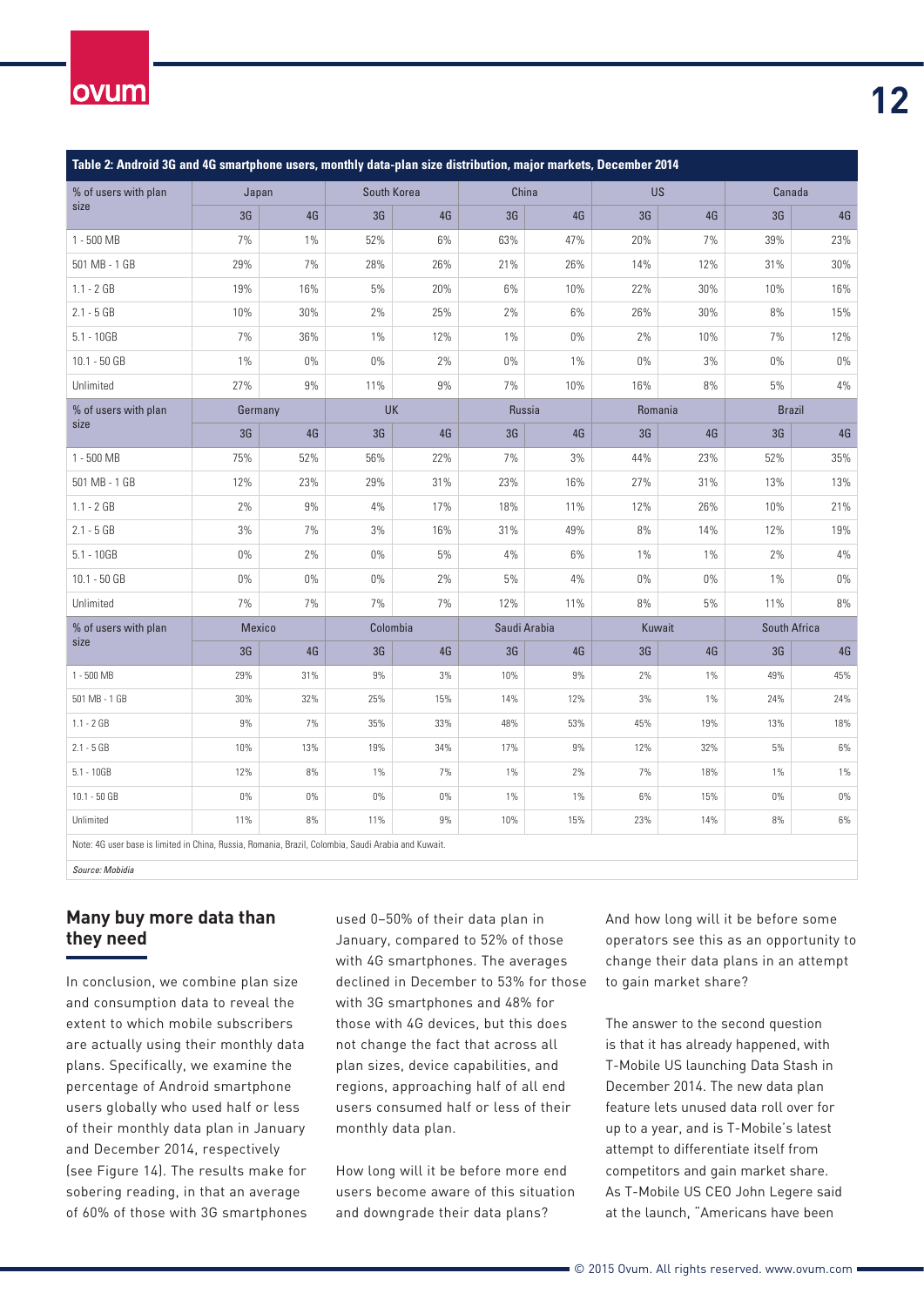gamed by the carriers into buying huge data plans – all to avoid getting screwed with overage penalties. Only to find out they bought more than they need which is then confiscated by the carrier. For the consumer it's lose, lose."

Whether that's the case or not, the fact that a major carrier is building marketing campaigns around this idea will have an impact in the US market and globally. For example, in the US market AT&T has already responded to T-Mobile's move by launching its own "Rollover Data" feature.

In any case, Mobidia's data does reveal that in December, the majority of Android 4G smartphone customers of the top four US mobile operators used half or less of their monthly data plan (see Figure 15). It also highlights that T-Mobile has the lowest – although still sizable – percentage of users with 0–50% usage of their data plan, across all plan sizes, ranging from 38% of users on 1–500MB plans to 53% of users on 10.1–50GB plans.

Finally, we look at the other end of the usage spectrum, namely those who are using more than their monthly data plan, to gauge the potential for upsell by data-plan size (see Figure 16). While it is not surprising that the share of end users going over their data limits declines as plan size increases, or that overages are higher for 4G devices compared to 3G devices, it is interesting that overages decline from January to December for 4G device users across smaller plan sizes, and only increase marginally in larger plan sizes.

This is likely due to end users migrating to larger data plans as their usage increases, another positive result of the migration of smartphone users from 3G to 4G devices.



*Source: Mobidia*

**Figure 15: US, major operators, Android 4G smartphone users, share who used 0–50% of monthly data limit, by plan, December 2014**



*Source: Mobidia*





**Figure 14: Global, share of Android 3G and 4G smartphone users using 0–50% of monthly data limit, by plan size, January 2014 and December 2014**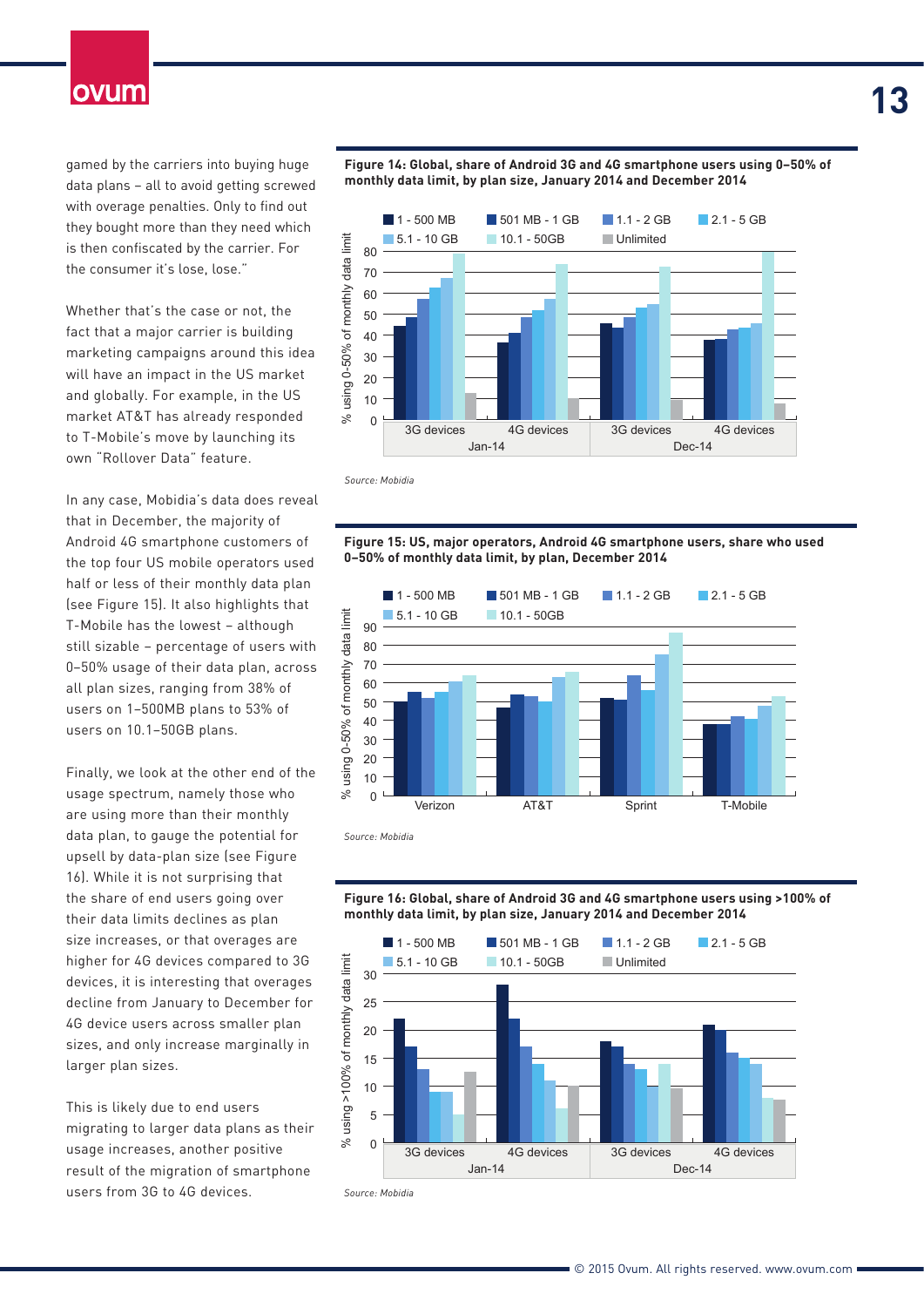### **Appendix**

Author Mike Roberts, Practice Leader Ovum mike.roberts@ovum.com



Ovum is a leading global technology research and advisory firm. Through its 180 analysts worldwide it offers expert analysis and strategic insight across the IT, telecoms, and media industries. Founded in 1985, Ovum has one of the most experienced analyst teams in the industry and is a respected source of guidance for technology business leaders, CIOs, vendors, service providers, and regulators looking for comprehensive, accurate, and insightful market data, research, and consulting. With 23 offices across six continents, Ovum offers a truly global perspective on technology and media markets and provides thousands of clients with insight including workflow tools, forecasts, surveys, market assessments, technology audits, and opinion. In 2012, Ovum was jointly named Global Analyst Firm of the Year by the IIAR.

In addition, Ovum operates a large portfolio of technology conferences annually in Europe under the OvumLive events brand, presenting a more interactive opportunity to learn from its analysts. Its flagship event – Ovum Industry Congress – attracts over 300 end-user attendees every year.

Ovum is a division of Informa plc, one of the leading business and academic publishing and event organisers globally, headquartered in London. Informa is quoted on the London Stock Exchange.

#### OVUM CONSULTING

We hope that this analysis will help you make informed and imaginative business decisions. If you have further requirements, Ovum's consulting team may be able to help you. For more information about Ovum's consulting capabilities, please contact us directly at [consulting@ovum.com](mailto:consulting@ovum.com).



#### ABOUT MOBIDIA TECHNOLOGY INC.

Mobidia is a leading mobile measurement and analytics provider with the largest global sample of smartphone and tablet users. Mobidia's mobile analytics and metrics platform provides unique insights into mobile usage trends on millions of mobile applications and mobile networks in 200 countries. Real usage from real users on both cellular and Wi-Fi networks provides a comprehensive and unique understanding of what people do and value in the mobile world. Don't settle for download and ranking data, leverage Mobidia's app penetration, engagement, usage and retention metrics to increase customer acquisitions, drive down churn, and increase engagement and revenues.

Mobidia is headquartered in Vancouver, British Columbia with local presence in the US and Europe. For more information, visit [www.mobidia.com](http://www.mobidia.com) or call +1-604-304-8640.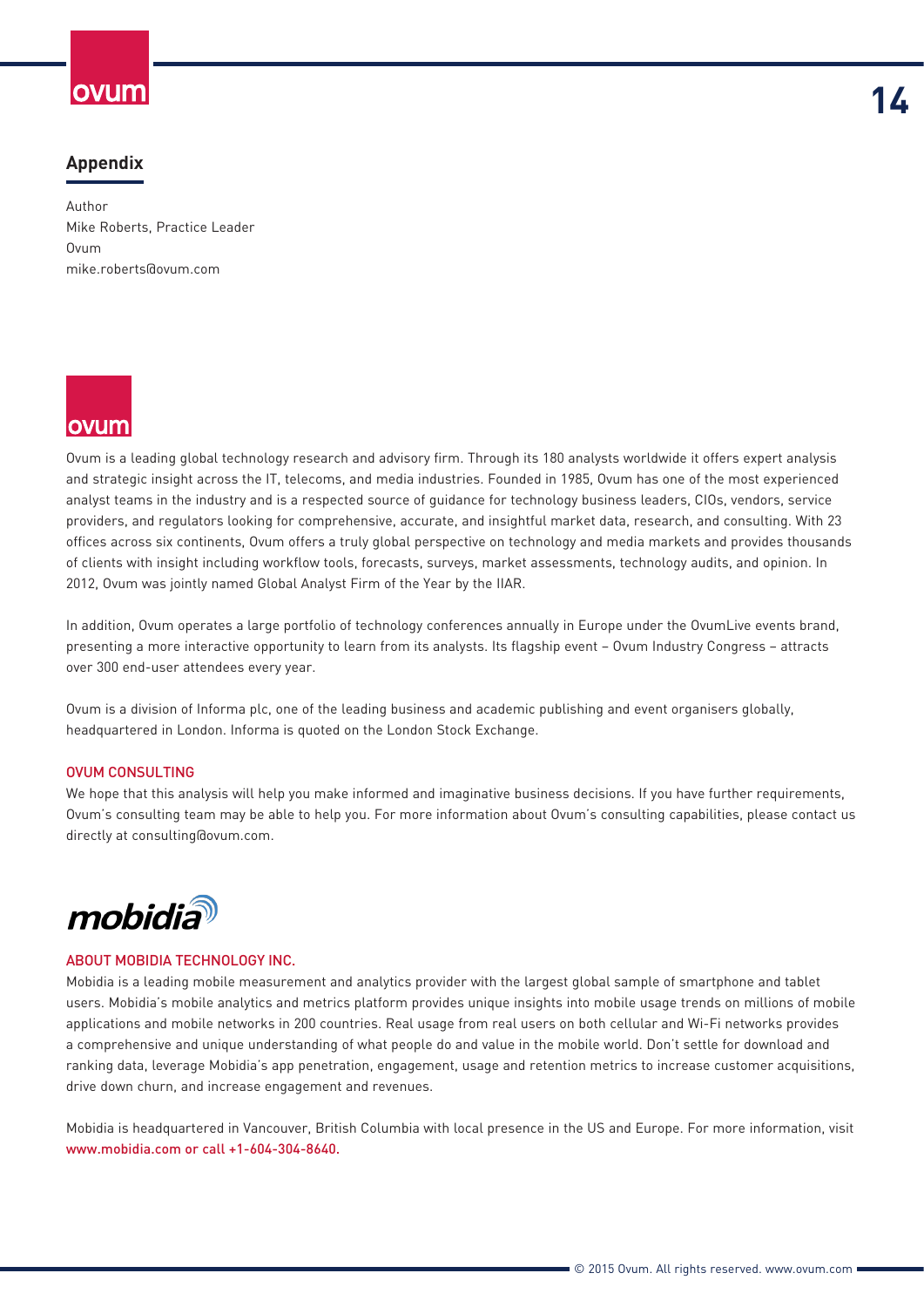### **Copyright notice and disclaimer**

The contents of this product are protected by international copyright laws, database rights and other intellectual property rights. The owner of these rights is Informa Telecoms and Media Limited, our affiliates or other third party licensors. All product and company names and logos contained within or appearing on this product are the trademarks, service marks or trading names of their respective owners, including Informa Telecoms and Media Limited. This product may not be copied, reproduced, distributed or transmitted in any form or by any means without the prior permission of Informa Telecoms and Media Limited.

Whilst reasonable efforts have been made to ensure that the information and content of this product was correct as at the date of first publication, neither Informa Telecoms and Media Limited nor any person engaged or employed by Informa Telecoms and Media Limited accepts any liability for any errors, omissions or other inaccuracies. Readers should independently verify any facts and figures as no liability can be accepted in this regard - readers assume full responsibility and risk accordingly for their use of such information and content.

Any views and/or opinions expressed in this product by individual authors or contributors are their personal views and/or opinions and do not necessarily reflect the views and/or opinions of Informa Telecoms and Media Limited.